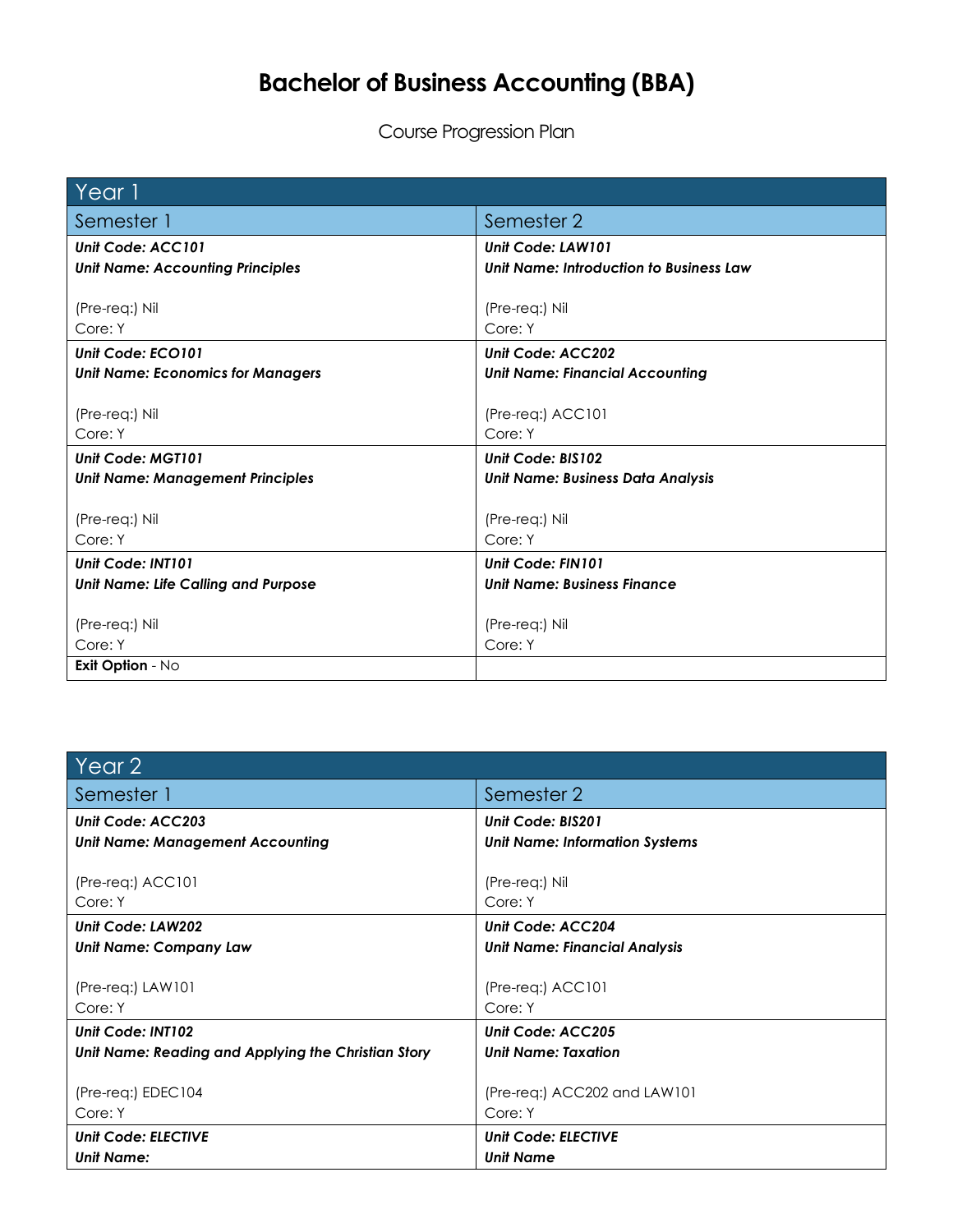| (Pre-req:) | (Pre-req:) |
|------------|------------|
| Core: N    | Core: N    |

| Year <sub>3</sub>                                 |                                                           |
|---------------------------------------------------|-----------------------------------------------------------|
| Semester 1                                        | Semester 2                                                |
| Unit Code: ACC301                                 | Unit Code: ACC304                                         |
| Unit Name: Audit and Assurance                    | <b>Unit Name: Advanced Taxation</b>                       |
|                                                   |                                                           |
| (Pre-req:) ACC202                                 | (Pre-req:) ACC205                                         |
| Core: Y                                           | Core: Y                                                   |
| Unit Code: ACC302                                 | Unit Code: ACC305                                         |
| <b>Unit Name: Ethics and Corporate Governance</b> | <b>Unit Name: Advanced Management Accounting</b>          |
|                                                   |                                                           |
| (Pre-req:) Nil                                    | (Pre-req:) ACC203                                         |
| Core: Y                                           | Core: Y                                                   |
| Unit Code: ACC303                                 | Unit Code: ACC306                                         |
| <b>Unit Name: Advanced Financial Accounting</b>   | <b>Unit Name: Current Issues in Accounting (Capstone)</b> |
|                                                   |                                                           |
| (Pre-req:) ACC202                                 | (Pre-req:) All 2 <sup>nd</sup> year core units            |
| Core: Y                                           | Core: Y                                                   |
| <b>Unit Code: ELECTIVE</b>                        | <b>Unit Code: ELECTIVE</b>                                |
| <b>Unit Name:</b>                                 | <b>Unit Name:</b>                                         |
|                                                   |                                                           |
| $(Pre-req.)$                                      | (Pre-req:)                                                |
| Core: N                                           | Core: N                                                   |

## **List of Electives:**

HRM101 Human Resource Management

HRM303 Employment Relations

HRM304 Performance Management

MKT101 Marketing Management

MKT202 Marketing Communications

MKT203 Marketing Research

MKT304 Service Marketing

MGT102 Organisational Behaviour

MGT203 Organisational Change and Development

MGT204 Project Management

MGT303 Supply Chain and Operations Management

MGT310 Cross-Cultural Management

MGT201 Management of Small to Medium Enterprises